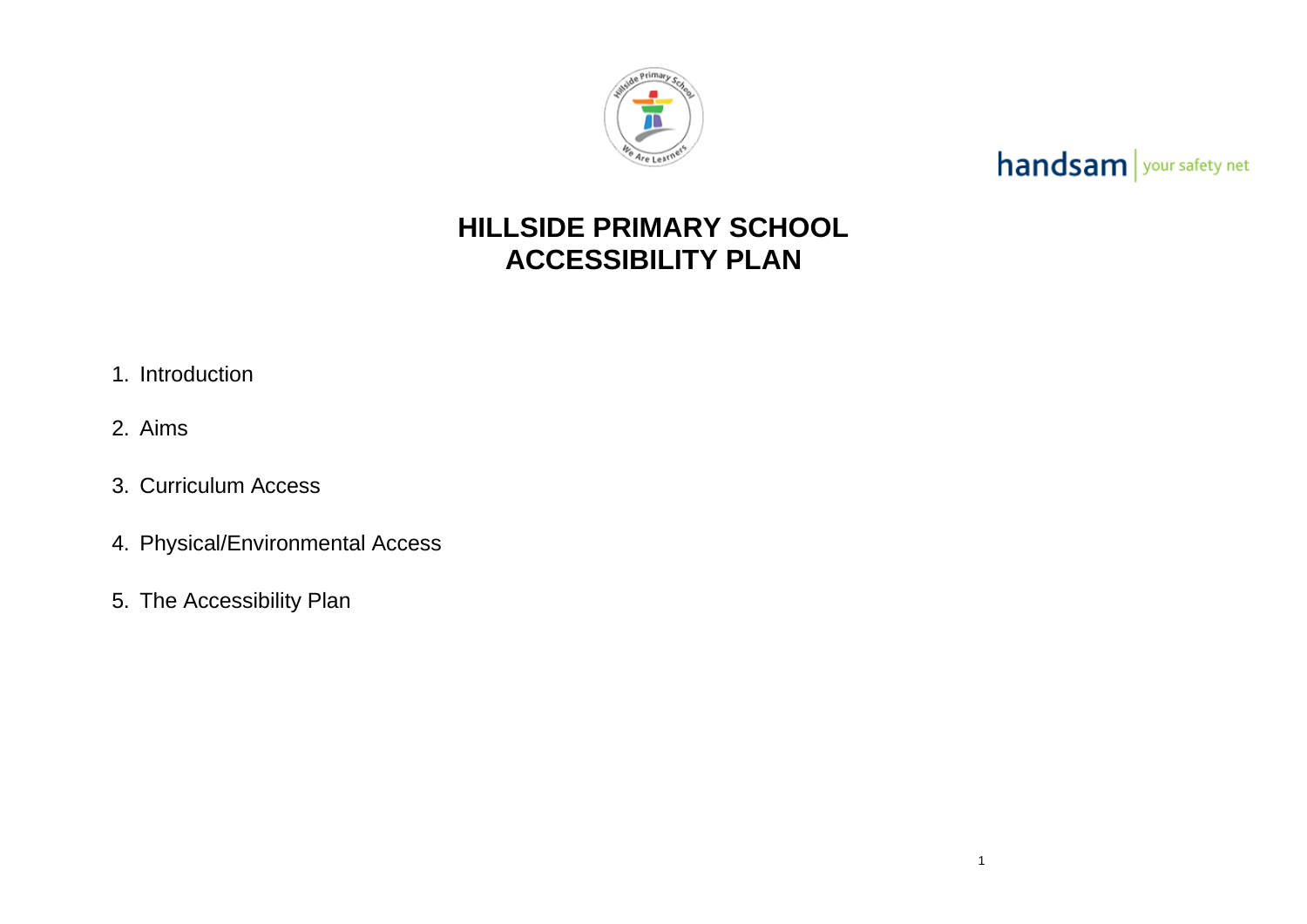

#### *1.* **Introduction**

This plan seeks to address the statutory requirements of the Equality Act 2010 and is compliant with the current legislation and requirements as specified in Schedule 10 relating to Disability.

#### *2.* **Aims**

To continue improving all aspects of the physical environment of the school site and other resources so that all disabled pupils can take full advantage of the education and associated opportunities provided by the school.

At the same time the school is committed to providing an environment that values and includes all pupils, staff, parents and visitors regardless of their education, physical, sensory, social, spiritual, emotional and cultural needs. We are also taking positive action to ensure that the spirit of the Equality Act 2010 continues with regard to disability and to developing a culture of inclusion, support and awareness within the school.

The Accessibility Plan shows how access is to be improved for disabled pupils, staff and visitors to the school in a given time frame and anticipating the need to make reasonable adjustments to accommodate their needs where practicable. The plan will cover two areas:

1. Curriculum Access

2.Physical and Environmental Access

#### **3. Curriculum Access**

For pupils with a disability this involves expanding the curriculum as necessary to ensure that they are as prepared for life as are the able bodied pupils. This covers teaching and learning and the wider curriculum of the school such as participation in after school clubs, visits and the provision of specialist or auxiliary aids and equipment which may assist the pupils in accessing the curriculum.

#### **4. Physical/Environmental Access**

This includes adding specialist facilities as necessary and covers improvements and additions to the physical environment of the school and physical aids to access education.

Whole school training will recognise the need to continue raising awareness for staff and governors on equality issues with reference to the Equality Act 2010.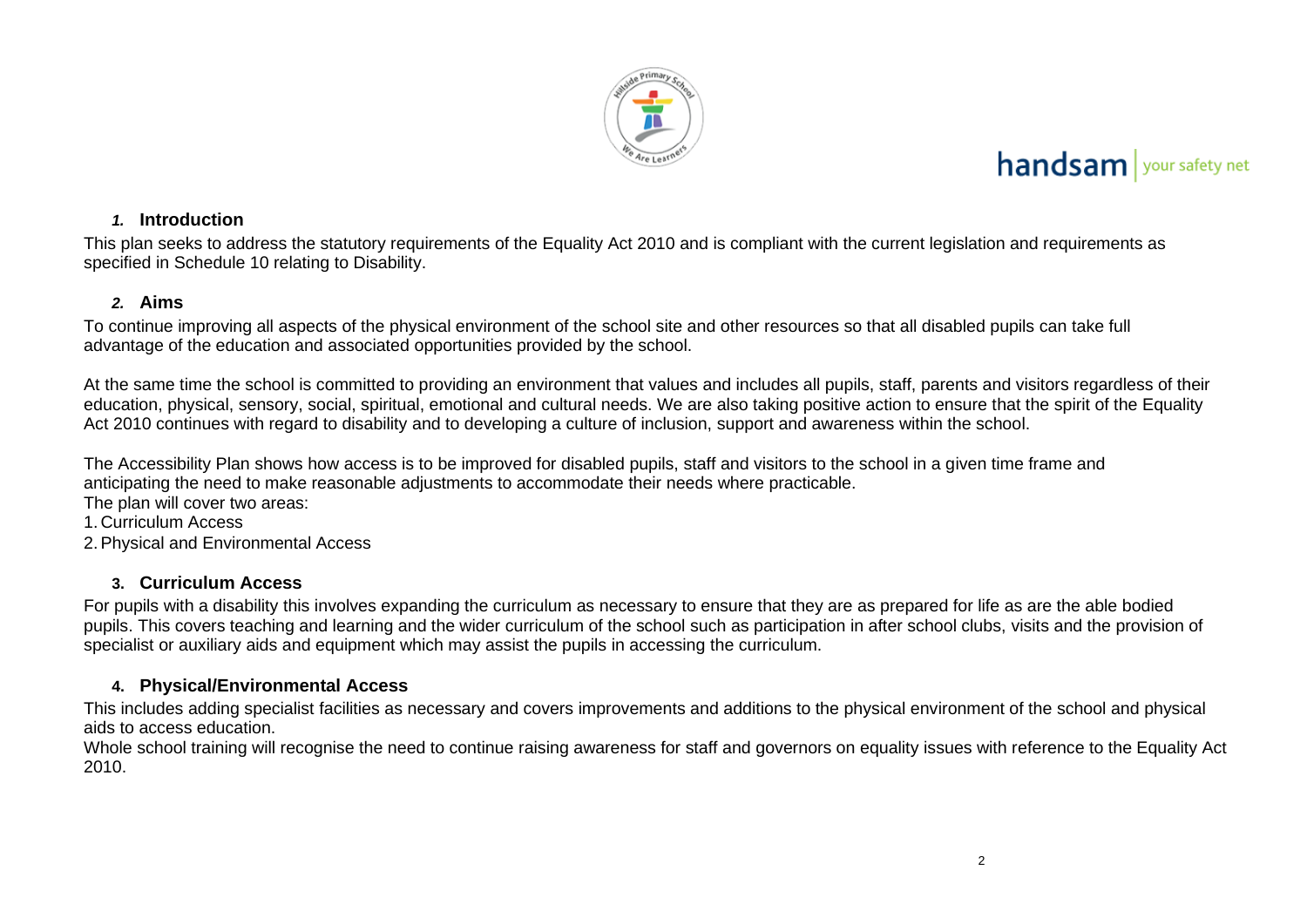

The Accessibility Plan should be read in conjunction with the following school policies:

- Teaching and Learning Policy
- Health and safety policy
- Supporting pupils with medical needs policy
- **SEND policy**
- Behaviour policy
- School Improvement Plan
- Positive handling policy
- •

The school website will make reference to this Accessibility Plan.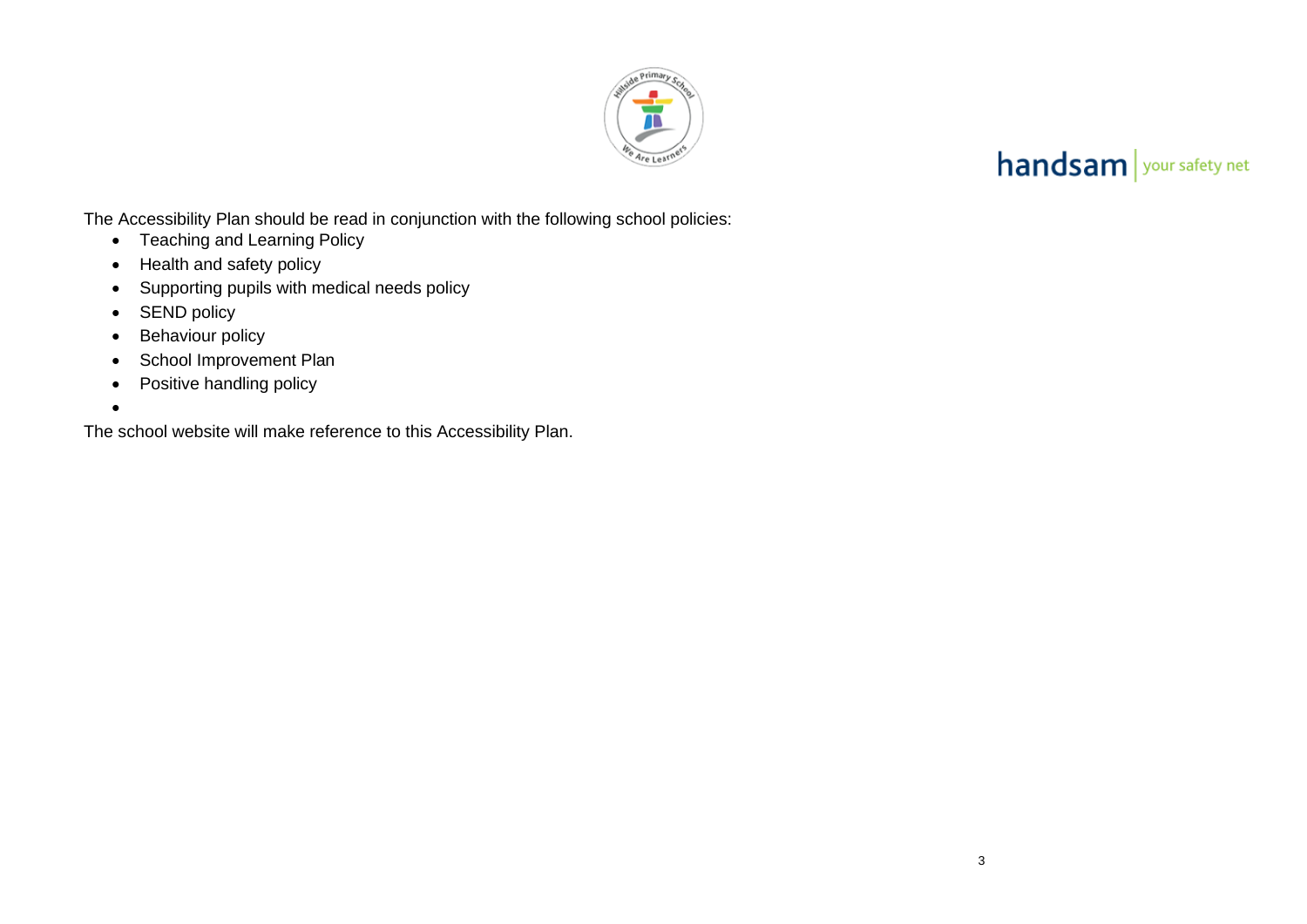

### **Hillside Primary School Accessibility Plan: School Year 2021 - 2022**

| <b>Development area</b>                 | <b>Targets</b>                                                                                 | <b>Strategies</b>                                                                                                                                                                                        | <b>Outcome and by when</b>                                                                                                  | <b>Goals achieved</b>                                                                       |
|-----------------------------------------|------------------------------------------------------------------------------------------------|----------------------------------------------------------------------------------------------------------------------------------------------------------------------------------------------------------|-----------------------------------------------------------------------------------------------------------------------------|---------------------------------------------------------------------------------------------|
| <b>Curriculum delivery</b>              | Classrooms are<br>organised for pupils<br>with disabilites                                     | Guidance from specialists<br>(Communicate, County)<br><b>Inclusion Support Service</b><br>etc.) taken into account for<br>arranging classrooms to<br>maximise benefit to pupils<br>with<br>disabilities. | Monitoring indicates<br>disability/SEN taken<br>into account in<br>organising the<br>environment for<br>learning.           | Pupils with disabilities<br>are able to access<br>learning environment<br>more effectively. |
| Use of software to<br>aid communication | Children are able to<br>use a range of software<br>to communicate and<br>engage with learning. | Staff trained on use<br>of different software.                                                                                                                                                           | Monitoring indicates<br>that software is used<br>appropriately to support<br>the learning of pupils<br>with<br>disablities. | Pupils with disabilities<br>are able to access<br>learning more<br>effectively.             |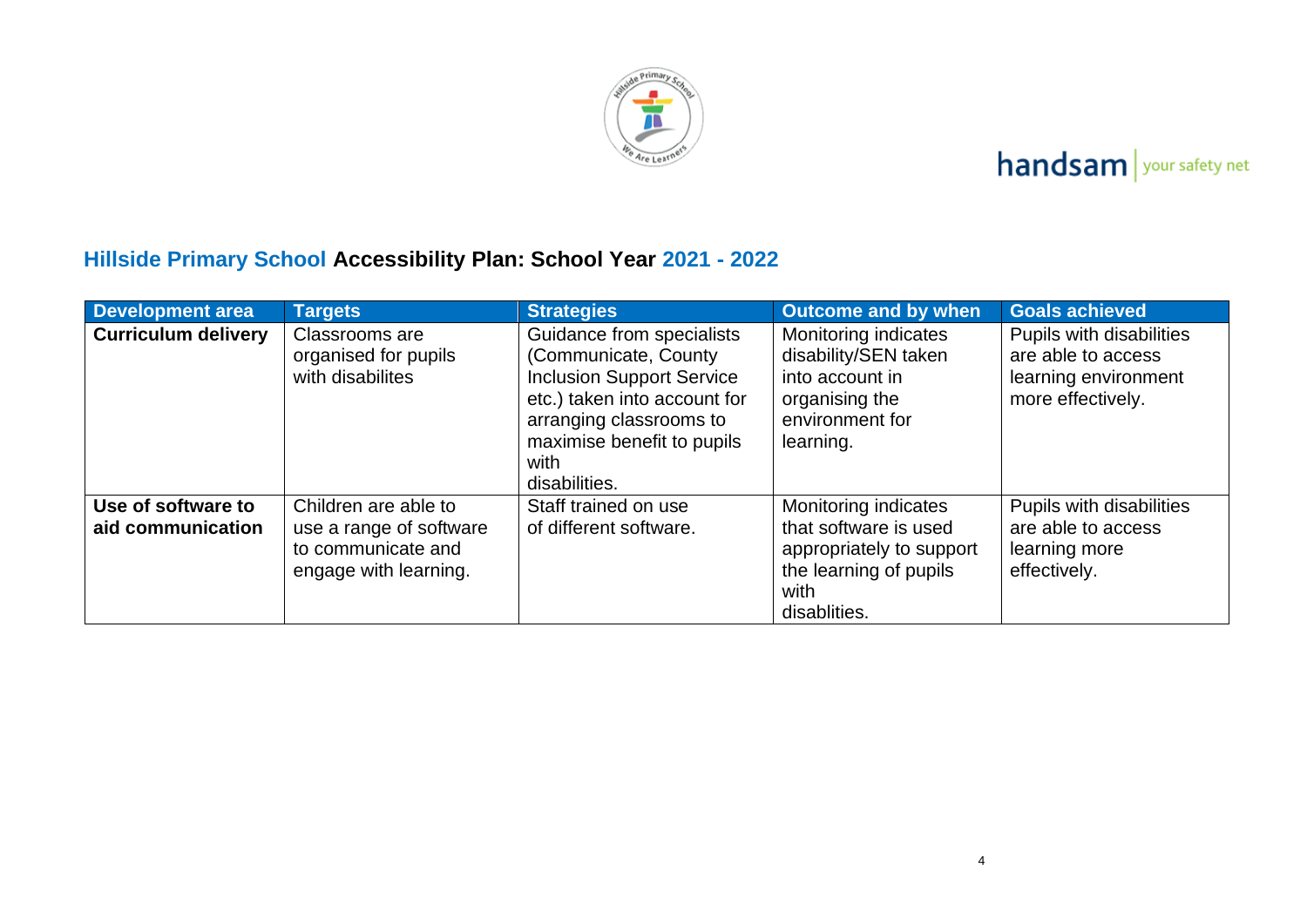

| <b>Curriculum</b><br>delivery/ delivery of<br>materials in other<br>formats | Personalised targets set<br>by classroom staff with<br>additional time<br>requirements in practical<br>work understood and<br>planned for. | <b>SEND</b> information available<br>to all staff and further<br>training on implementation<br>and differentiation of<br>curriculum required. | Ongoing monitoring<br>indicates differentiation<br>in place targeted at<br>disabled/SEN/other<br>nominated pupils. | Disabled pupils able<br>to access curriculum<br>more effectively. |
|-----------------------------------------------------------------------------|--------------------------------------------------------------------------------------------------------------------------------------------|-----------------------------------------------------------------------------------------------------------------------------------------------|--------------------------------------------------------------------------------------------------------------------|-------------------------------------------------------------------|
|                                                                             | Materials are printed in<br>larger fonts and on<br>different coloured<br>backgrounds                                                       | Advice from dyslexia<br>specialists and Sensory<br>team.                                                                                      |                                                                                                                    |                                                                   |